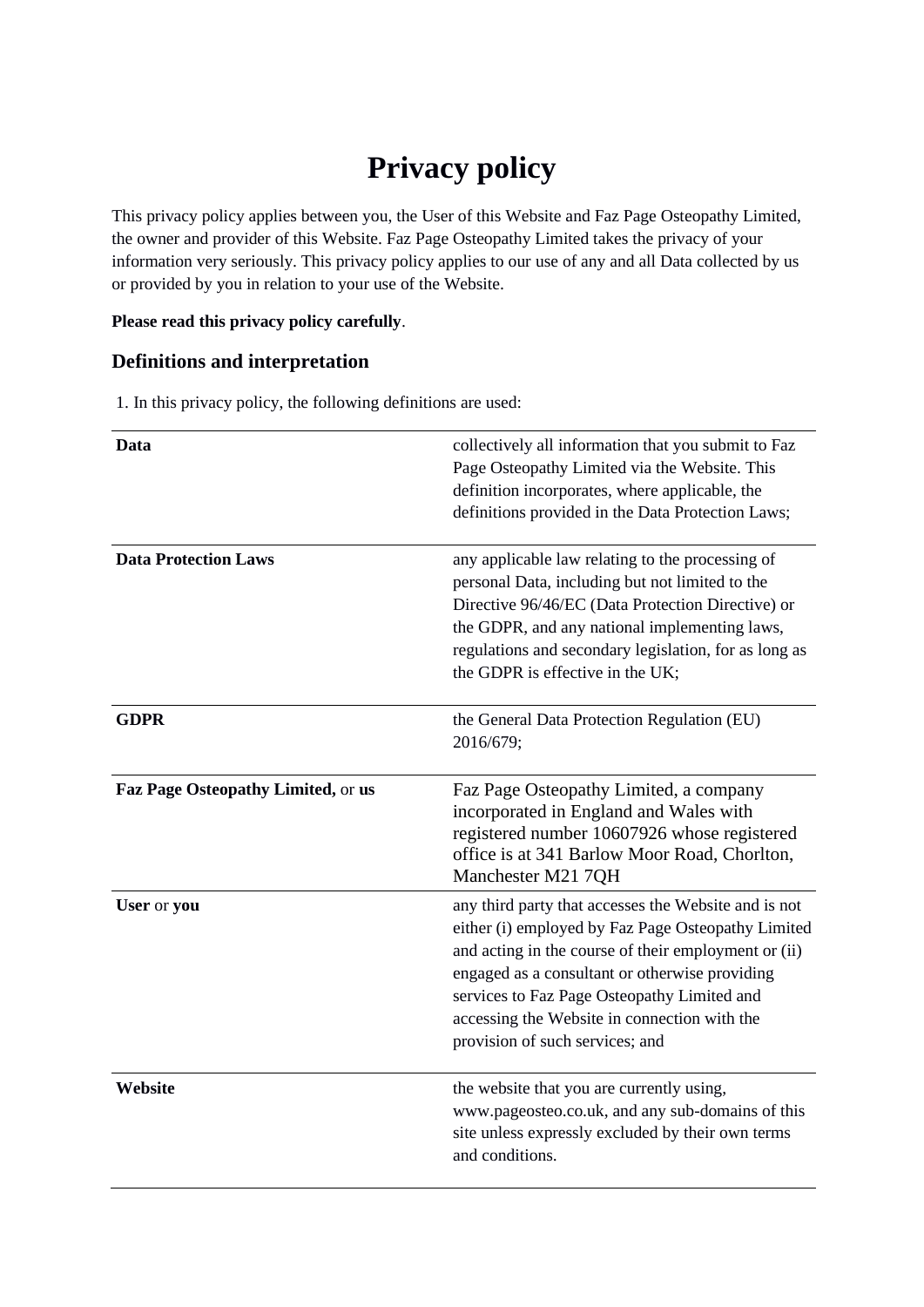- 2. In this privacy policy, unless the context requires a different interpretation:
	- a. the singular includes the plural and vice versa;
	- b. references to sub-clauses, clauses, schedules or appendices are to sub-clauses, clauses, schedules or appendices of this privacy policy;
	- c. a reference to a person includes firms, companies, government entities, trusts and partnerships;
	- d. "including" is understood to mean "including without limitation";
	- e. reference to any statutory provision includes any modification or amendment of it;
	- f. the headings and sub-headings do not form part of this privacy policy.

## **Scope of this privacy policy**

- 3. This privacy policy applies only to the actions of Faz Page Osteopathy Limited and Users with respect to this Website. It does not extend to any websites that can be accessed from this Website including, but not limited to, any links we may provide to social media websites.
- 4. For purposes of the applicable Data Protection Laws, Faz Page Osteopathy Limited is the "data controller". This means that Faz Page Osteopathy Limited determines the purposes for which, and the manner in which, your Data is processed.

## **Data collected**

- 5. We may collect the following Data, which includes personal Data, from you:
	- a. name;
	- b. contact Information such as email addresses and telephone numbers;
	- c. in each case, in accordance with this privacy policy.

## **How we collect Data**

- 6. We collect Data in the following ways:
	- a. data is given to us by you; and
	- b. data is collected automatically.

## **Data that is given to us by you**

- 7. Faz Page Osteopathy Limited will collect your Data in a number of ways, for example:
	- a. when you contact us through the Website, by telephone, post, e-mail or through any other means;
	- b. when you enter a competition or promotion through a social media channel;
	- c. when you elect to receive marketing communications from us;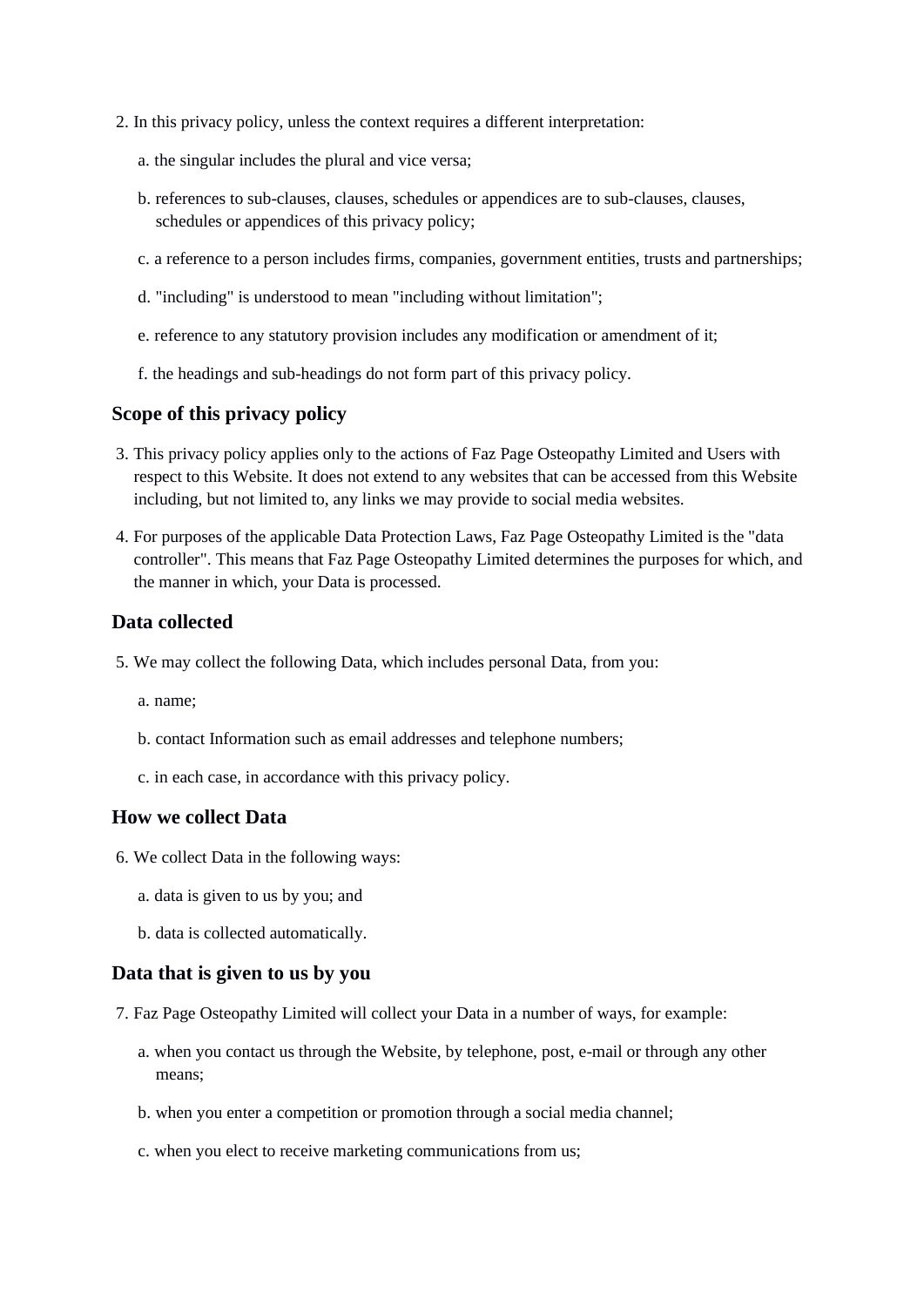d. when you use our services;

in each case, in accordance with this privacy policy.

# **Data that is collected automatically**

- 8. To the extent that you access the Website, we will collect your Data automatically, for example:
	- a. we automatically collect some information about your visit to the Website. This information helps us to make improvements to Website content and navigation, and includes your IP address, the date, times and frequency with which you access the Website and the way you use and interact with its content.

## **Our use of Data**

- 9. Any or all of the above Data may be required by us from time to time in order to provide you with the best possible service and experience when using our Website. Specifically, Data may be used by us for the following reasons:
	- a. internal record keeping;
	- b. transmission by email of marketing materials that may be of interest to you;

in each case, in accordance with this privacy policy.

- 10. We may use your Data for the above purposes if we deem it necessary to do so for our legitimate interests. If you are not satisfied with this, you have the right to object in certain circumstances (see the section headed "Your rights" below).
- 11. For the delivery of direct marketing to you via e-mail, we'll need your consent, whether via an opt-in or soft-opt-in:
	- a. soft opt-in consent is a specific type of consent which applies when you have previously engaged with us (for example, you contact us to ask us for more details about a particular product/service, and we are marketing similar products/services). Under "soft opt-in" consent, we will take your consent as given unless you opt-out.
	- b. for other types of e-marketing, we are required to obtain your explicit consent; that is, you need to take positive and affirmative action when consenting by, for example, checking a tick box that we'll provide.
	- c. if you are not satisfied about our approach to marketing, you have the right to withdraw consent at any time. To find out how to withdraw your consent, see the section headed "Your rights" below.

#### **Who we share Data with**

- 12. We may share your Data with the following groups of people for the following reasons:
	- a. our employees, agents and/or professional advisors to obtain advice from professional advisers;

in each case, in accordance with this privacy policy.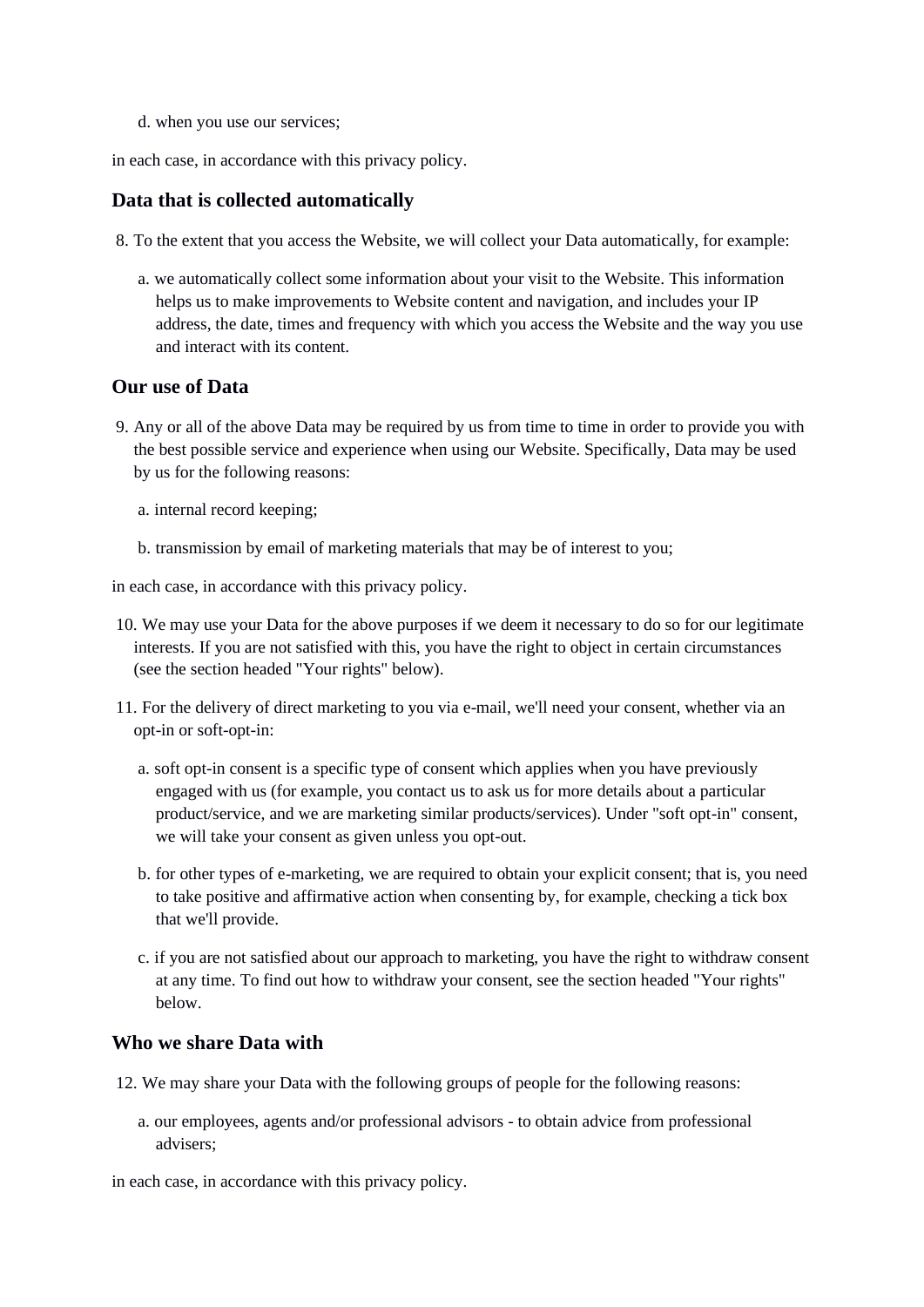# **Keeping Data secure**

- 13. We will use technical and organisational measures to safeguard your Data, for example:
	- a. access to your account is controlled by a password and a user name that is unique to you.
	- b. we store your Data on secure servers.
- 14. Technical and organisational measures include measures to deal with any suspected data breach. If you suspect any misuse or loss or unauthorised access to your Data, please let us know immediately by contacting us via this e-mail address: faz@pageosteo.co.uk.
- 15. If you want detailed information from Get Safe Online on how to protect your information and your computers and devices against fraud, identity theft, viruses and many other online problems, please visit www.getsafeonline.org. Get Safe Online is supported by HM Government and leading businesses.

# **Data retention**

- 16. Unless a longer retention period is required or permitted by law, we will only hold your Data on our systems for the period necessary to fulfil the purposes outlined in this privacy policy or until you request that the Data be deleted.
- 17. Even if we delete your Data, it may persist on backup or archival media for legal, tax or regulatory purposes.

# **Your rights**

- 18. You have the following rights in relation to your Data:
	- a. **Right to access** the right to request (i) copies of the information we hold about you at any time, or (ii) that we modify, update or delete such information. If we provide you with access to the information we hold about you, we will not charge you for this, unless your request is "manifestly unfounded or excessive." Where we are legally permitted to do so, we may refuse your request. If we refuse your request, we will tell you the reasons why.
	- b. **Right to correct** the right to have your Data rectified if it is inaccurate or incomplete.
	- c. **Right to erase** the right to request that we delete or remove your Data from our systems.
	- d. **Right to restrict our use of your Data** the right to "block" us from using your Data or limit the way in which we can use it.
	- e. **Right to data portability** the right to request that we move, copy or transfer your Data.
	- f. **Right to object** the right to object to our use of your Data including where we use it for our legitimate interests.
- 19. To make enquiries, exercise any of your rights set out above, or withdraw your consent to the processing of your Data (where consent is our legal basis for processing your Data), please contact us via this e-mail address: faz@pageosteo.co.uk.
- 20. If you are not satisfied with the way a complaint you make in relation to your Data is handled by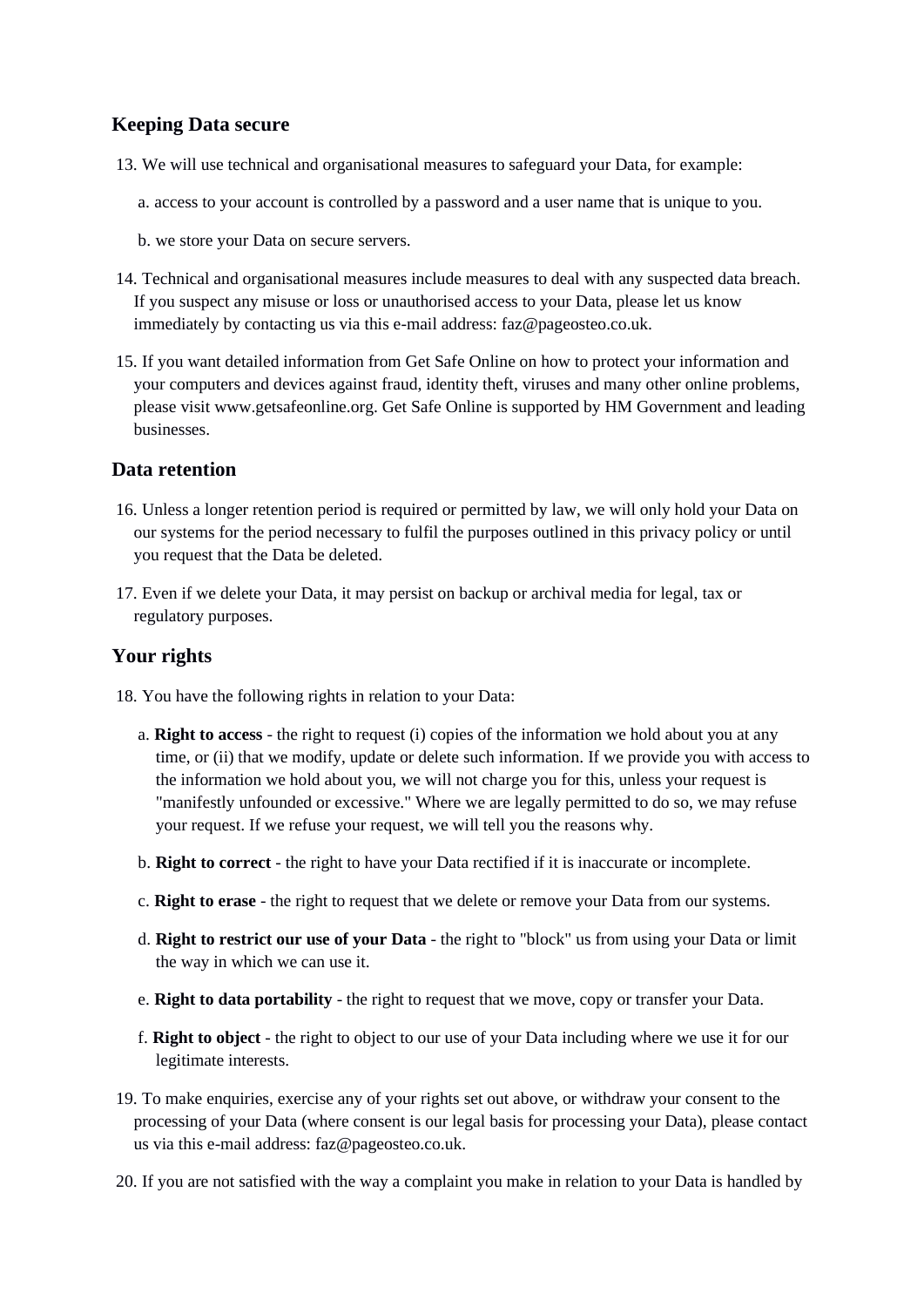us, you may be able to refer your complaint to the relevant data protection authority. For the UK, this is the Information Commissioner's Office (ICO). The ICO's contact details can be found on their website at https://ico.org.uk/.

21. It is important that the Data we hold about you is accurate and current. Please keep us informed if your Data changes during the period for which we hold it.

# **Links to other websites**

22. This Website may, from time to time, provide links to other websites. We have no control over such websites and are not responsible for the content of these websites. This privacy policy does not extend to your use of such websites. You are advised to read the privacy policy or statement of other websites prior to using them.

# **Changes of business ownership and control**

- 23. Faz Page Osteopathy Limited may, from time to time, expand or reduce our business and this may involve the sale and/or the transfer of control of all or part of Faz Page Osteopathy Limited. Data provided by Users will, where it is relevant to any part of our business so transferred, be transferred along with that part and the new owner or newly controlling party will, under the terms of this privacy policy, be permitted to use the Data for the purposes for which it was originally supplied to us.
- 24. We may also disclose Data to a prospective purchaser of our business or any part of it.
- 25. In the above instances, we will take steps with the aim of ensuring your privacy is protected.

## **General**

- 26. You may not transfer any of your rights under this privacy policy to any other person. We may transfer our rights under this privacy policy where we reasonably believe your rights will not be affected.
- 27. If any court or competent authority finds that any provision of this privacy policy (or part of any provision) is invalid, illegal or unenforceable, that provision or part-provision will, to the extent required, be deemed to be deleted, and the validity and enforceability of the other provisions of this privacy policy will not be affected.
- 28. Unless otherwise agreed, no delay, act or omission by a party in exercising any right or remedy will be deemed a waiver of that, or any other, right or remedy.
- 29. This Agreement will be governed by and interpreted according to the law of England and Wales. All disputes arising under the Agreement will be subject to the exclusive jurisdiction of the English and Welsh courts.

# **Changes to this privacy policy**

30. Faz Page Osteopathy Limited reserves the right to change this privacy policy as we may deem necessary from time to time or as may be required by law. Any changes will be immediately posted on the Website and you are deemed to have accepted the terms of the privacy policy on your first use of the Website following the alterations.